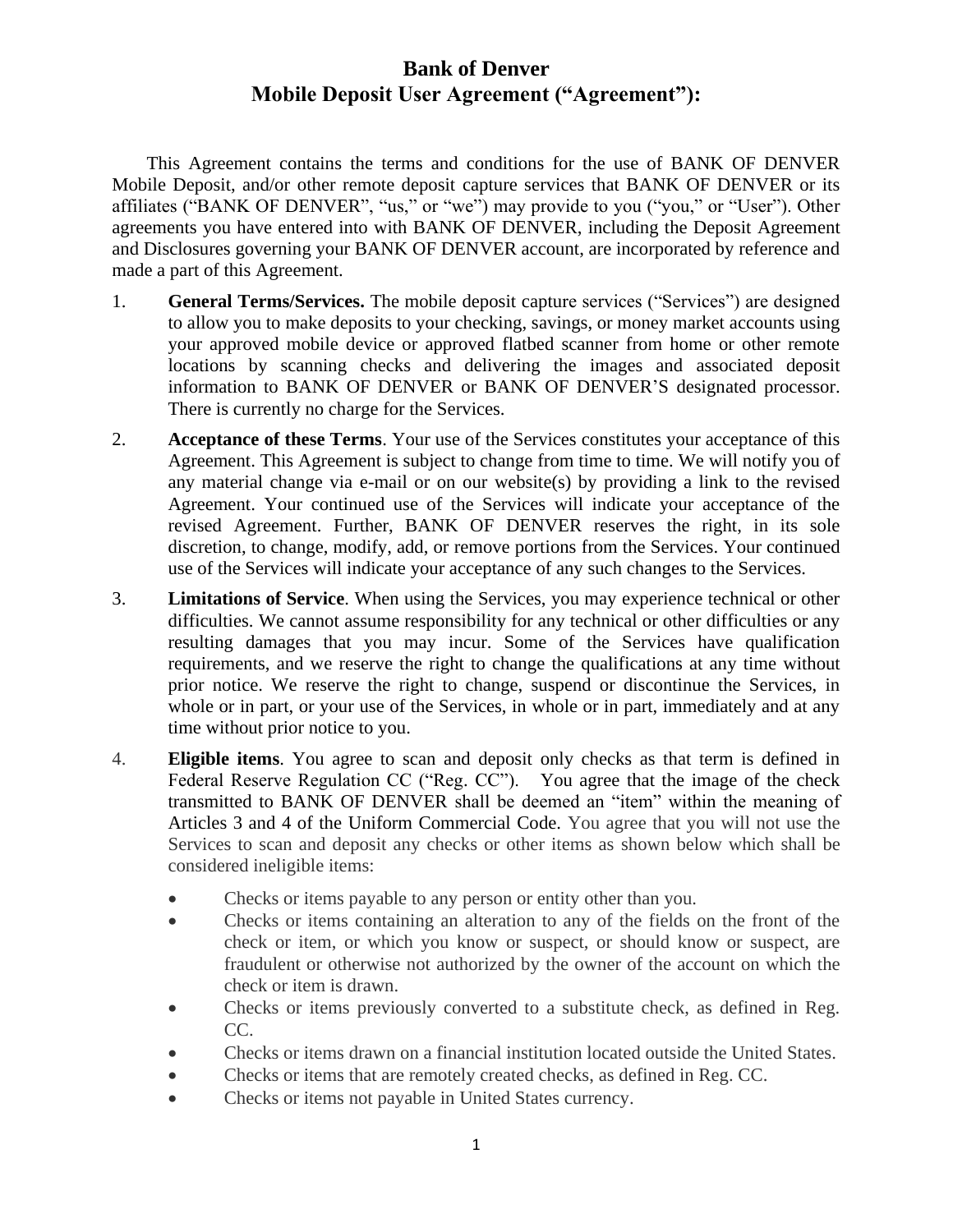- Checks or items dated more than 6 months prior to the date of deposit.
- Checks or items prohibited by BANK OF DENVER's current procedures relating to the Services or which are otherwise not acceptable under the terms of your BANK OF DENVER account.
- Checks payable on sight or payable through Drafts, as defined in Reg. CC.
- Checks with any endorsement on the back other than that specified in this agreement.
- Two party (personal) checks, checks, government checks, money orders, traveler's checks, not on-us official/cashier's checks, foreign items, HELOC access and credit card advance checks and Comdata checks.

Bank of Denver Mobile Deposit cannot accept the following types of checks. You acknowledge and agree that even if Bank of Denver does not identify a check image as ineligible, the check image may be returned to Bank of Denver because, among other reasons, the check image or any substitute check created from the check image is deemed ineligible by the financial institution upon which it is drawn or any intermediate collecting financial institution. Bank of Denver's failure to identify a check image you transmit to Bank of Denver as ineligible shall not preclude or limit your obligations

- 5. **Image Quality**. The image of an item transmitted to BANK OF DENVER using the Services must be legible. The image quality of the items must comply with the requirements established from time to time by ANSI, the Board of Governors of the Federal Reserve Board, or any other regulatory agency, clearing house or association.
- 6. **Endorsements and Procedures.** You agree to restrictively endorse any item transmitted through the Services as "For Mobile deposit only, BANK OF DENVER account #\_\_\_\_\_\_" or as otherwise instructed by BANK OF DENVER. You agree to follow any and all other procedures and instructions for use of the Services as BANK OF DENVER may establish from time to time.
- 7. **Receipt of Items**. We reserve the right to reject any item transmitted through the Services, at our discretion, without liability to you. We are not responsible for items we do not receive or for images that are dropped during transmission. An image of an item shall be deemed received when you receive a confirmation from BANK OF DENVER that we have received the image. Receipt of such confirmation does not mean that the transmission was error free or complete or will be considered a deposit and credited to your account. We further reserve the right to charge back to your account at any time, any item that we subsequently determine was not an eligible item. You agree that the Bank is not liable for any loss, costs, or fees you may incur as a result of our chargeback of an ineligible item.
- 8. **Availability of Funds.** You agree that items transmitted using the Services are subject to the Funds Availability requirements of Federal Reserve Board Regulation CC and as stated in the Deposit Account Disclosures that you received at account opening. We will make funds from your Mobile Deposit available to you on the second business day after the day of your deposit. However, the first \$225 of your deposit will be available on the first business day.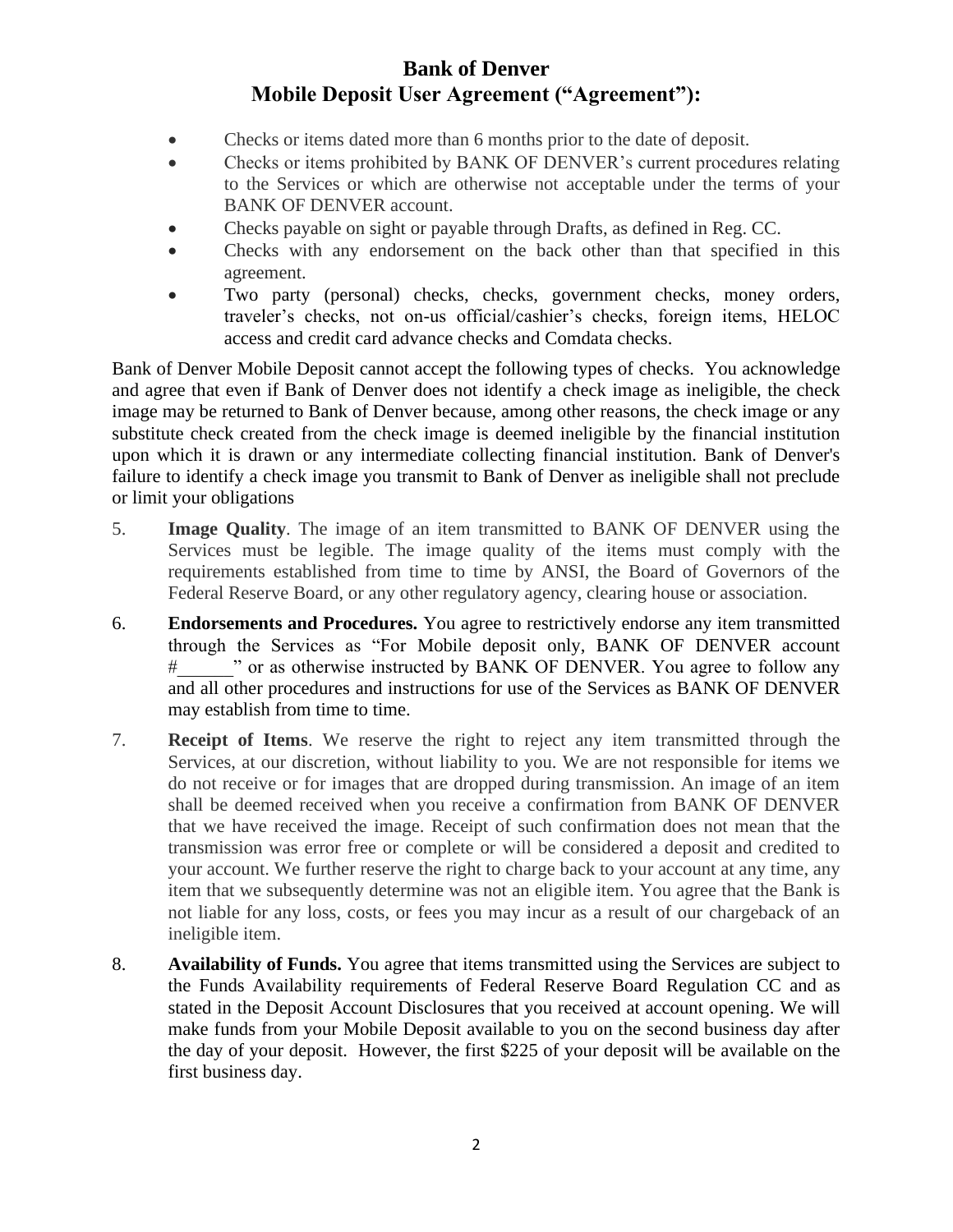- **9. Substitute Checks.** Bank represents and warrants that it and/or its service partners have the capability to receive image files and initiate "Substitute Checks/Image Replacement Documents" or "IRD" Bank agrees to remain in Reconverting Bank for all purposes under "Check 21" and makes all warranties there under.
- 10. **Disposal of Transmitted Items**. Upon your receipt of a confirmation from BANK OF DENVER that we have received the image of an item, you agree to prominently mark the item as "Electronically Presented" or "VOID" and to properly dispose of the item after 10 business days to ensure that it is not represented for payment. And, you agree never to represent the item. You will promptly provide any retained item, or a sufficient copy of the front and back of the item, to BANK OF DENVER as requested to aid in the clearing and collection process, to resolve claims by third parties with respect to any item, or for BANK OF DENVER's audit purposes.
- 11. **Deposit Limits**. We reserve the right to impose limits on the amount(s) and/or number of deposits that you transmit using the Services and to modify such limits from time to time. If you attempt to initiate a deposit in excess of these limits, we may reject your deposit. If we permit you to make a deposit in excess of these limits, such deposit will still be subject to the terms of this Agreement, and we will not be obligated to allow such a deposit at other times. The current daily dollar limit is \$1,000.00 with a limit of 10 eligible items, the current weekly dollar limit is \$2,000.00 and the monthly dollar limit is \$3,000.00 with a limit of 30 eligible items. Daily and multi-day deposit dollar and count limits may vary and are subject to change at the discretion of BANK OF DENVER.
- 12. **Hardware and Software**. In order to use the Services, you must obtain and maintain, at your expense, compatible hardware and software as specified by BANK OF DENVER. BANK OF DENVER is not responsible for any third-party software you may need to use the Services. Any such software is accepted by you as is and is subject to the terms and conditions of the software agreement you enter into directly with the third-party software provider at time of download and installation.
- 13. **Errors**. You agree to notify BANK OF DENVER of any suspected errors regarding items deposited through the Services right away, and in no event later than 60 days after the applicable BANK OF DENVER account statement is sent. Unless you notify BANK OF DENVER within 60 days, such statement regarding all deposits made through the Services shall be deemed correct, and you are prohibited from bringing a claim against BANK OF DENVER for such alleged error.
- 14. **Errors in Transmission.** By using the Services, you accept the risk that an item may be intercepted or misdirected during transmission. BANK OF DENVER bears no liability to you or others for any such intercepted or misdirected items or information disclosed through such errors.
- 15. **Presentment**. The manner in which the items are cleared, presented for payment, and collected shall be in BANK OF DENVER's sole discretion subject to the Deposit Agreement and Disclosures governing your account.
- 16. **Ownership & License.** You agree that BANK OF DENVER retains all ownership and proprietary rights in the Services, associated content, technology, and website(s). Your use of the Services is subject to and conditioned upon your complete compliance with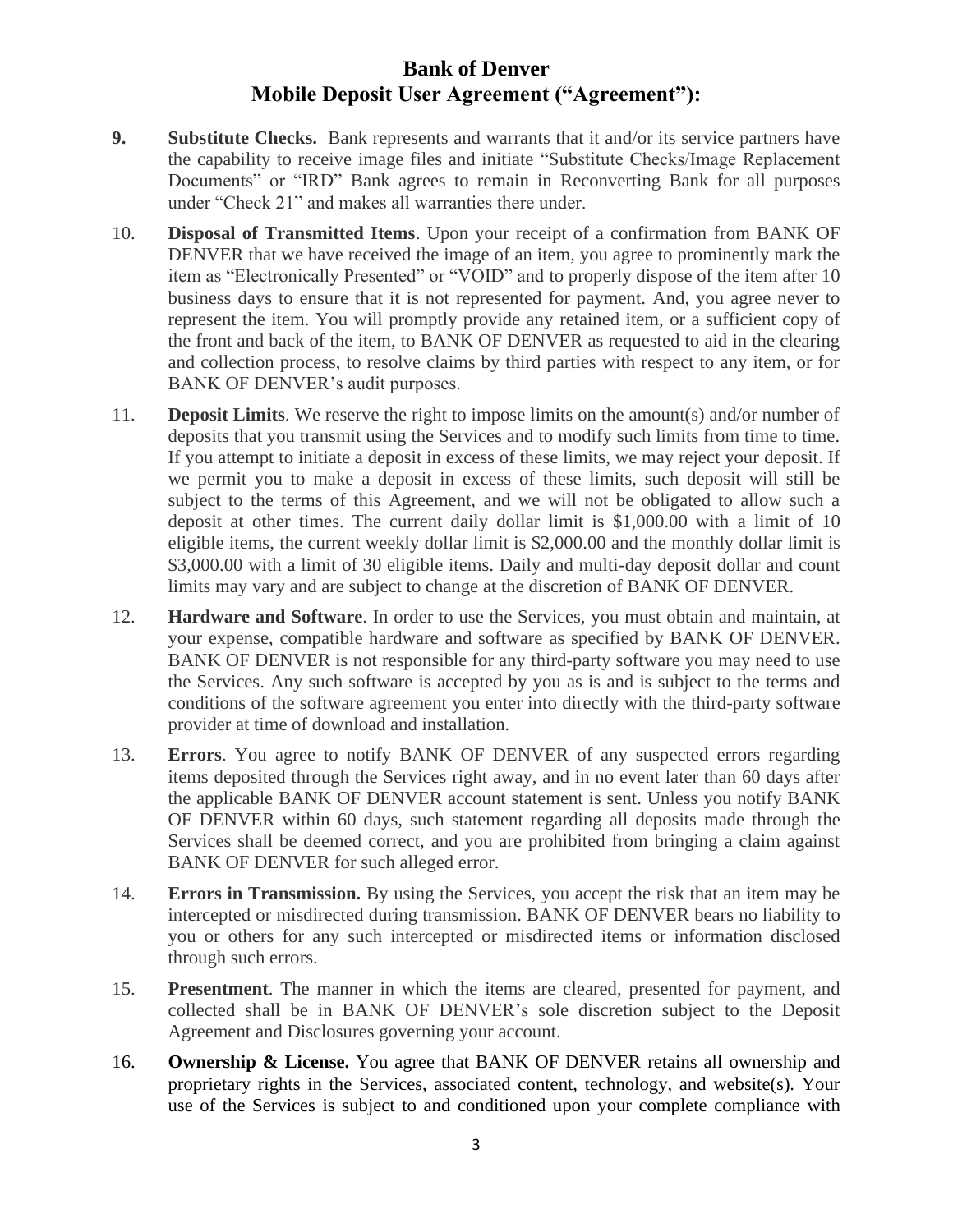this Agreement. Without limiting the effect of the foregoing, any breach of this Agreement immediately terminates your right to use the Services. Without limiting the restriction of the foregoing, you may not use the Services (i) in any anti-competitive manner, (ii) for any purpose which would be contrary to BANK OF DENVER's business interest, or (iii) to BANK OF DENVER's actual or potential economic disadvantage in any aspect. You may use the Services only for non-business, personal use in accordance with this Agreement. You may not copy, reproduce, distribute or create derivative works from the content and agree not to reverse engineer or reverse compile any of the technology used to provide the Services.

- 17. **Cooperation with Investigations.** You agree to cooperate with BANK OF DENVER in the investigation of unusual transactions, poor quality transmissions, and resolution of customer claims, including by providing, upon request and without further cost, any originals or copies of items deposited through the Service in your possession and your records relating to such items and transmissions.
- 18. **DISCLAIMER OF WARRANTIES.** YOU AGREE YOUR USE OF THE SERVICES AND ALL INFORMATION AND CONTENT (INCLUDING THAT OF THIRD PARTIES) IS AT YOUR RISK AND IS PROVIDED ON AN "AS IS" AND "AS AVAILABLE" BASIS. WE DISCLAIM ALL WARRANTIES OF ANY KIND AS TO THE USE OF THE SERVICES, WHETHER EXPRESS OR IMPLIED, INCLUDING, BUT NOT LIMITED TO THE IMPLIED WARRANTIES OF MERCHANTABILITY, FITNESS FOR A PARTICULAR PURPOSE AND NONINFRINGEMENT. WE MAKE NO WARRANTY THAT THE SERVICES (i) WILL MEET YOUR REQUIREMENTS, (ii) WILL BE UNINTERRUPTED, TIMELY, SECURE, OR ERROR-FREE, (iii) THE RESULTS THAT MAY BE OBTAINED FROM THE SERVICE WILL BE ACCURATE OR RELIABLE, AND (iv) ANY ERRORS IN THE SERVICES OR TECHNOLOGY WILL BE CORRECTED.
- 19. **LIMITATION OF LIABILITY.** YOU AGREE THAT WE WILL NOT BE LIABLE FOR ANY DIRECT, INDIRECT, INCIDENTAL, SPECIAL, CONSEQUENTIAL OR EXEMPLARY DAMAGES, INCLUDING, BUT NOT LIMITED TO DAMAGES FOR LOSS OF PROFITS, GOODWILL, USE, DATA OR OTHER LOSSES RESULTING FROM THE USE OR THE INABILITY TO USE THE SERVICES INCURRED BY YOU OR ANY THIRD PARTY ARISING FROM OR RELATED TO THE USE OF, INABILITY TO USE, OR THE TERMINATION OF THE USE OF THIS SERVICES, REGARDLESS OF THE FORM OF ACTION OR CLAIM (WHETHER CONTRACT, TORT, STRICT LIABILITY OR OTHERWISE), EVEN IF BANK OF DENVER HAS BEEN INFORMED OF THE POSSIBILITY THEREOF.
- 20. **User warranties and indemnification.** You warrant to BANK OF DENVER that:
- You will only transmit eligible items.
- Images will meet the image quality standards.
- You will not transmit duplicate items.
- You will not deposit or represent the original item.
- All information you provide to BANK OF DENVER is accurate and true.
- You will comply with this Agreement and all applicable rules, laws and regulations.